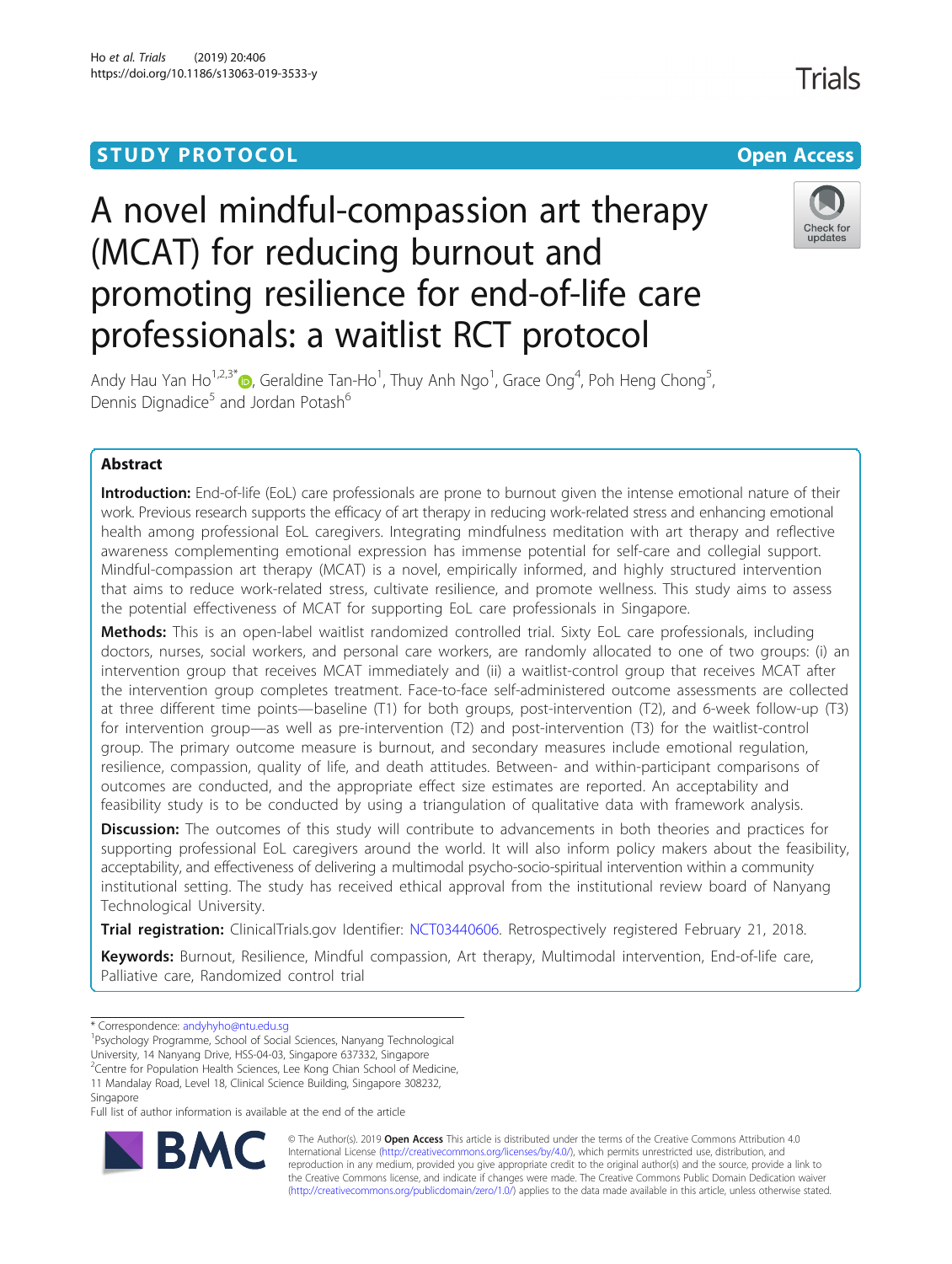# Background

Professional caregivers working in the fields of end-oflife (EoL), palliative, and bereavement care are regularly exposed to immense stress from intense emotional engagements with dying patients and bereaved families [\[1](#page-8-0)]. The constant exposure to death, grief, and loss can result in burnout [[2](#page-8-0), [3](#page-8-0)], "a state of exhaustion in which one is cynical about the value of one's occupation and doubtful of one's capacity to perform" [[4\]](#page-8-0). Burnout combined with the vicarious trauma experienced by professional EoL caregivers through the deaths of their patients can further result in compassion fatigue, "an extreme state of tension and preoccupation with the suffering of those being helped to the degree that it can create a secondary traumatic stress for the helper" [[5\]](#page-8-0). If not properly managed, burnout and compassion fatigue can be detrimental to the physical and mental health of professional EoL caregivers, and effects can trickle down to patients, colleagues, family, and friends and pose threats to quality of patient care and quality of personal life.

A recent study found that about 9% of the 7905 surgeons surveyed in the US reported having made a major medical error in the previous 3 months [[6\]](#page-8-0) and that stress and burnout were the principal culprits of safetyrelated quality-of-care concerns [\[7](#page-8-0)]. Another study reported that, owing to stress and burnout, the turnover rate of in-patient hospice workers stands at an alarming 30% and reaches as high as 60% for homecare workers [[8\]](#page-8-0). Professional EoL caregiving, by its very nature, necessitates high levels of psycho-socio-emotional competence and therefore adequate support to professional EoL caregivers would entail clinical supervisions or interventions that aim to enhance their sense of autonomy and empathic capacity while providing avenues to cultivate resilience, foster coherence, and achieve meaning-making [[9\]](#page-8-0). Of particular importance is establishing a communal platform for EoL care professionals to periodically reflect on their own attitudes, feelings, and anxieties related to death and loss [\[10](#page-8-0)] while being able to express their thoughts to team members for building mutual respect, understanding, and communal support [\[11](#page-9-0)].

#### Clinical supervision and art therapy

Although supervision has been shown to be effective in reducing fatigue among hospice workers [\[12](#page-9-0)], specific attention to emotion-focused coping skills has proven more effective than problem-focused strategy skills in reducing burnout [\[13](#page-9-0)]. Emotion-focused supervision requires professionals to consider and communicate feelings and experiences that may be difficult to verbalize. As art provides the means to express oneself through images and metaphors that transcend the barriers of language [[14\]](#page-9-0), emotion-focused supervision that incorporates expressive art techniques for self-reflection and self-expression can promote and enhance the understanding of one's emotions and stress [\[15](#page-9-0)]. In other words, supervised art therapy allows art-making and creativity to take central roles in professional selfunderstanding [\[16](#page-9-0)]. Several art therapists have documented how their work with EoL care professionals prevented and reduced burnout by managing stress, fostering collegial connections, emphasizing self-care, and enabling the expression of grief [\[17](#page-9-0), [18](#page-9-0)].

To better support professional EoL caregivers with work-related stress in Asia, our research team had previously designed a novel art therapy–based supervision model that aimed at alleviating burnout, nurturing emotional awareness, increasing collegial connections, and allowing a safe space to reflect on death and loss [\[19\]](#page-9-0). The efficacy of this model was tested through a quasiexperimental design ( $n = 132$ ); 69 participants were enrolled in an 18-h art therapy–based supervision group (run in 6 consecutive weekly sessions lasting 3-h each) and 63 participants were enrolled in an 18-h standard skills–based supervision group (run in 3 consecuitve daily sessions lasting 6-h each). Pre- and post-intervention assessments of participants' levels of burnout, emotional regulation, and death attitudes revealed significant reductions in exhaustion and death anxiety as well as significant increases in emotional awareness for those enrolled in the art therapy supervision group [\[20\]](#page-9-0). This study provided strong evidence that art therapy–based supervision is effective in enhancing emotional regulation, fostering meaning-making, and promoting self-reflection [[21](#page-9-0)].

#### Mindfulness practice and art therapy–based supervision

In the past decade, both researchers and clinicians have become increasingly interested in mindfulness practice as studies continue to reveal its beneficial effects [\[22](#page-9-0)]. Jon Kabat-Zinn, the foremost pioneer in the therapeutic application of mindfulness, defines it as "the awareness that emerges through paying attention on purpose, in the present moment, and nonjudgmentally to the unfolding of experience moment to moment" [\[23](#page-9-0)]. Bishop et al. elaborated that mindfulness is "character-ized by curiosity, openness, and acceptance" [[24](#page-9-0)]. Essentially, mindfulness requires individuals to practice a concentrated focus on the present moment, to immerse oneself in his or her immediate experience, and to be freed of the destructive thoughts of future worries and past regrets, so as to attain greater clarity, selfacceptance, and ultimately an enhanced compassion for self and others. As such, the practice of mindfulness can attune seamlessly with the emotional and spiritual needs of those who work with death and loss on a consistent basis.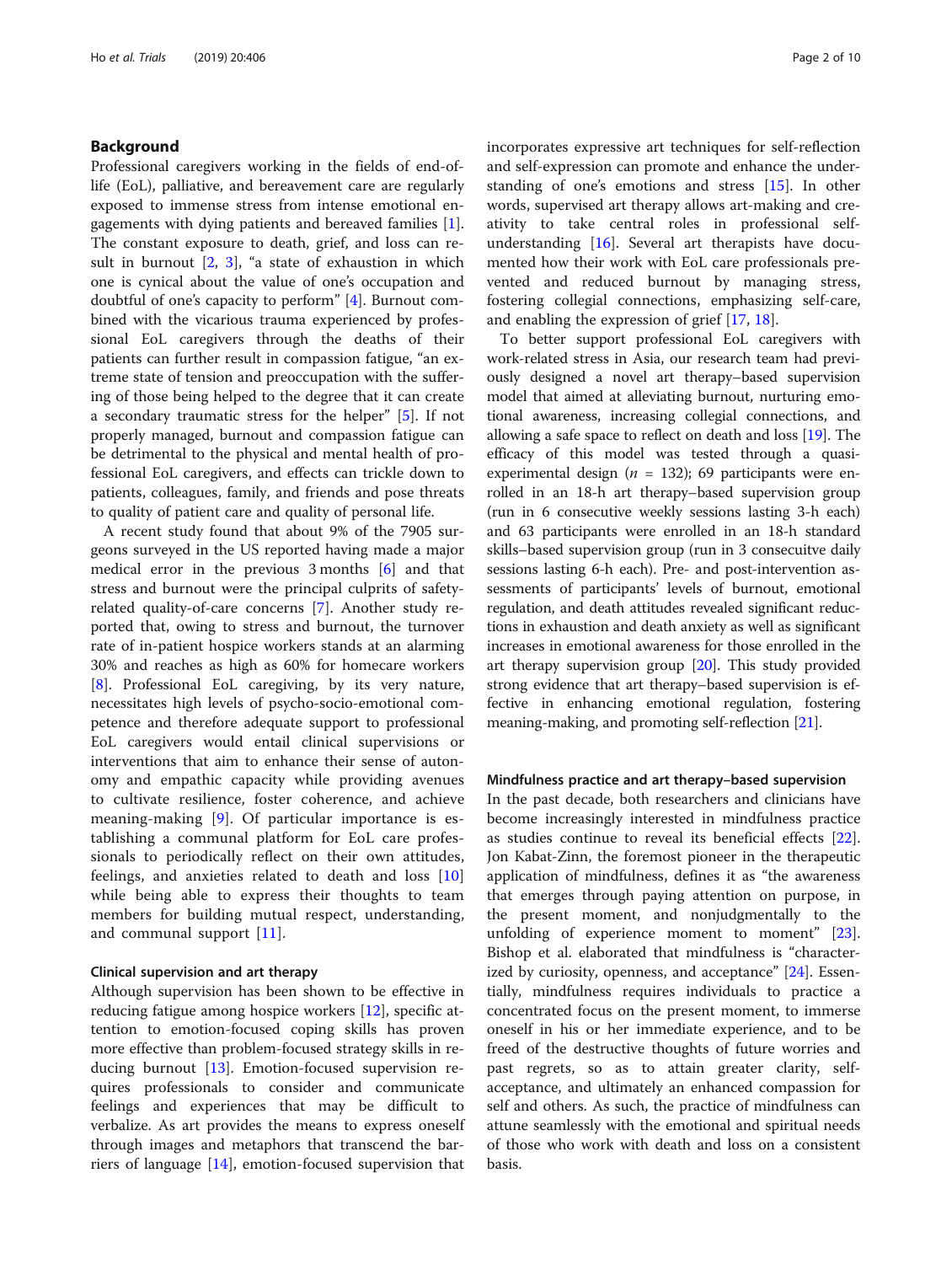The literature has provided a robust pool of evidence supporting the efficacy of mindfulness practice and selfcompassion in promoting psychological well-being [\[25](#page-9-0)], reducing depression and anxiety [[26](#page-9-0)], and enhancing health and overall physical functioning [\[27](#page-9-0)]. Despite these positive findings, relatively little research has attempted to integrate mindfulness practice with art therapy to investigate their combined effects for health elevation and stress reduction, an endeavor that warrants much greater attention [[28\]](#page-9-0). The introspective and intuitive foundation of mindfulness practice can complement and facilitate the expressive and creative foundation of art therapy, and vice versa. A unique amalgamation of these two modalities in the context of supportive intervention for EoL care professionals has immense potential to aid them in coping with and rising above the trauma of loss and grief that they face on a daily basis.

In essence, the integration of art therapy and mindfulness practice for addressing the self-care needs of professional EoL caregivers is a scarcely explored area in the field of palliative, hospice, and bereavement care. Building on the clinical foundation of art therapy–based supervision  $[19-21]$  $[19-21]$  $[19-21]$  $[19-21]$  $[19-21]$ , a novel mindful-compassion art therapy (MCAT) for clinical supervision was developed. MCAT is a highly structured, multimodal, group-based intervention that aims at creating a supportive platform for EoL care professionals to deeply reflect on and creatively express their experiences of stress and self-care, competence and challenges of caregiving, and the emotionality of loss and grief. It is hypothesized that these interactive processes will serve to foster selfunderstanding, connectedness, internal strength, and compassion among participants in MCAT, so as to derive a renewed appreciation of the meaning of work as well as enhanced quality of life. The ultimate goal of MCAT is to offer a viable supported self-care intervention to alleviate burnout and cultivate sustained resilience for EoL care professionals in the global context.

# Aim and objectives

Based on the Medical Research Council guidance for developing and evaluating complex intervention [\[29\]](#page-9-0), the aims of the present study are to assess the feasibility, acceptability, and potential effectiveness of MCAT in reducing burnout and promoting resilience and holistic wellness among a purposive sample of EoL care professionals in Singapore. The specific objectives are the following:

a) to assess the effectiveness of MCAT for reducing burnout and negative death attitudes among EoL care professionals, including hospice and palliative

care physicians, nurses, social workers, and allied health workers;

- b) to assess the effectiveness of MCAT for increasing EoL care professionals' self-perceived levels of emotional regulation, resilience, compassion, and quality of life;
- c) to assess the feasibility and acceptability of MCAT as a supportive self-care program for EoL care professionals in the context of Singapore; and
- d) to develop a standardized protocol for further empirical research that tests intervention effectiveness, feasibility, and acceptability of MCAT in other international contexts.

# **Methods**

# Study design

This study will adopt an open-label waitlist randomized control trial (RCT) design comprising two groups: (i) an intervention group (which receives MCAT immediately after baseline assessment) and (ii) a waitlist-control group (which receives MCAT immediately after the intervention group completes treatment). A waitlist RCT is chosen on the basis of the ethical principle of justice as the research team hypothesizes and anticipates MCAT to be an effective intervention for reducing burnout and promoting wellness on the basis of previous research on the subject [\[19](#page-9-0)–[21\]](#page-9-0). A SPIRIT checklist of the RCT is provided in the Additional file [1.](#page-8-0) Consenting participants to be recruited from one study site will be randomly allocated to one of these two groups after baseline assessments have been conducted. Figure [1](#page-3-0) details the recruitment, assessment, intervention, and follow-up procedures.

#### Study site

Study participants will be recruited from the largest homecare hospice service provider and its various satellite centers across Singapore. Specifically, HCA Hospice Care (HCA) (formally known as the Hospice Care Association) is a registered charity that offers homecare and daycare hospice services to terminally ill patients and their families. With one major daycare center (which also serves as the headquarters) and four satellite service centers stationed across the country, they provide nationwide coverage to all Singapore residents who have a diagnosed life-limiting illness. Apart from offering medical care to patients of all ages, HCA provides psychological support and bereavement support services for patients and their families. HCA employs a team of about 60 palliative care specialists, including physicians, nurses, social workers, counselors, allied health professionals, personal care workers, and program staff, to provide round-the-clock support to individuals and families facing the end of life.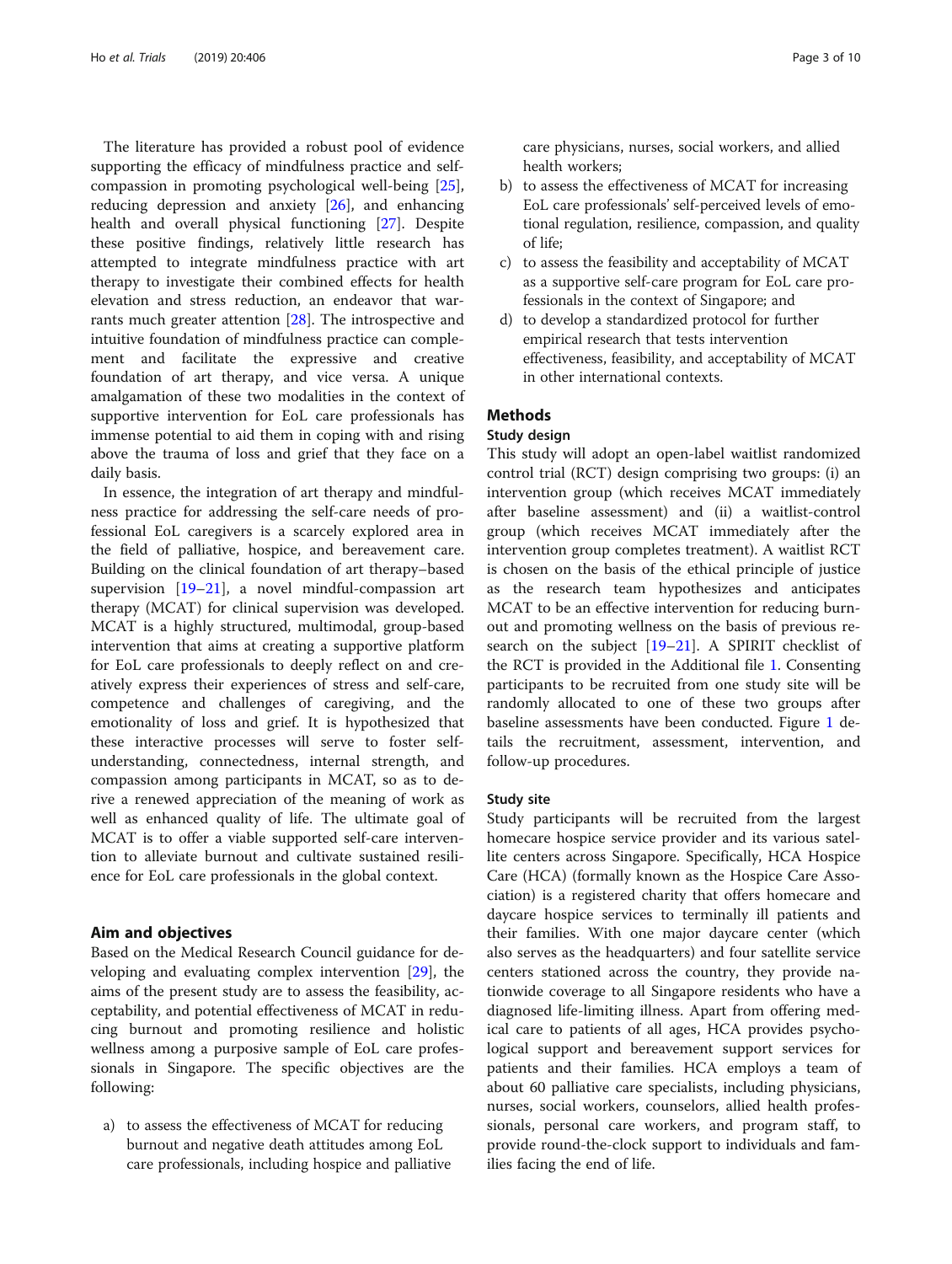<span id="page-3-0"></span>

#### Participants

The sample will comprise 60 EoL care professionals. Recruitment will be conducted at all five HCA service centers (i.e., one daycare and four satellite service centers) concurrently via four non-overlapping consecutive recruitment rounds. Each round will recruit 14 or 16 participants; seven or eight participants will be randomly assigned to one intervention group, and seven or eight participants will be randomly assigned to one control group, adhering to a waitlist RCT design. Participants will be recruited through the medical director of HCA and his appointed staff with the support of a study initiation presentation conducted by the research team during a regular monthly organization meeting with all clinical and program staff. This presentation serves as a study invitation, informing potential participants of MCAT's basic background and essential research procedures, and includes the request for participants to keep their MCAT experiences private until study completion so as to reduce the potential for intervention contamination. Participants will be invited to join the research with the understanding that they will be given allocated time during regular working hours to participate in the MCAT intervention without any financial implications on their part; they are also assured that refusal to participate is respected and would not result in any negative consequences. Inclusion criteria include EoL care professionals (at least 21 years old) who are fluent in written and spoken English. Exclusion criteria include the inability to provide informed consent or major depression (or other mental health conditions) or both. Written informed consent will be obtained from all participants before study participation. Participants' confidentiality will be safeguarded under this ethical provision.

# Randomization

Simple randomization for each recruitment round will be conducted by using an allocation sequence based on a computer-generated list of random numbers. Specifically, a random number sequence ranging from 1 to 14 or 16 (depending on the number of participants recruited in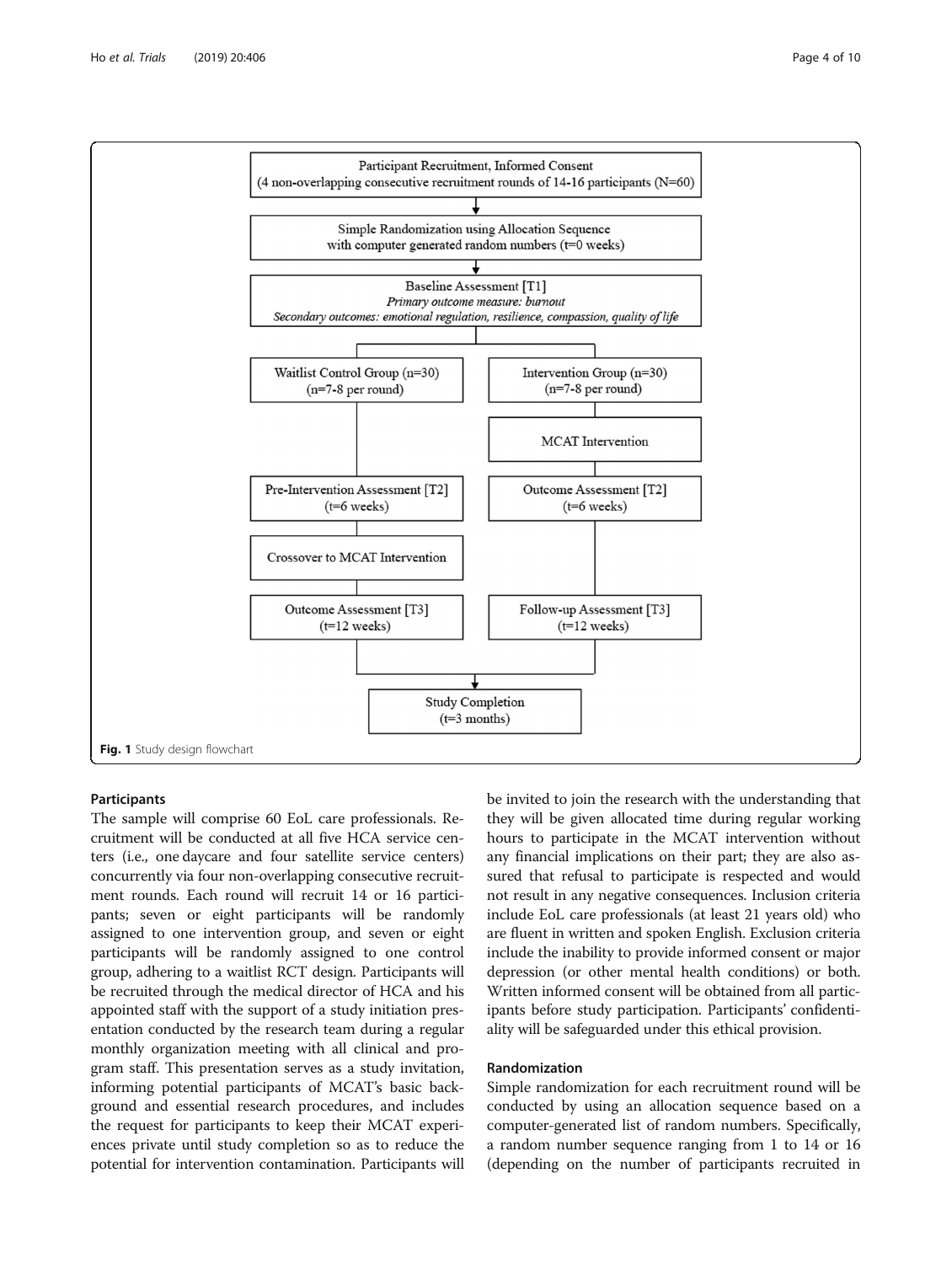each recruitment round) will be generated via Research Randomizer [[30](#page-9-0)]. Thereafter, each participant will be randomly assigned a unique number from the sequence. Participants whose numbers occupy the first seven or eight slots in the sequence will be assigned to the intervention group whereas participants whose numbers occupy the last seven or eight slots will be assigned to the waitlistcontrol group.

# Sample size calculation

Given an attrition rate of 15% at follow-ups, a sample of 60 ( $N = 60$ ) will provide 80% power to detect an effect size of 0.8 (referencing highly effective psychotherapy studies) [\[31](#page-9-0)] on the primary outcome measure of the Maslach Burnout Inventory–General Survey (MBI-GS) [[4\]](#page-8-0) between the intervention and control groups at a (two-tailed test) 5% level of significance.

#### Intervention group

MCAT will be delivered by an accredited art therapist with a master's degree in art therapy, together with one clinical researcher with a doctorate in thanatology who is also a certified mindfulness practitioner. The two MCAT therapists will work together and collaboratively to render a full 6-weekly, 18-h, group-based intervention. Each MCAT group will be heterogeneous and include a mix of seven or eight participants who may be physicians, nurses, social workers, and allied health and program workers. Each of the 6-weekly MCAT sessions will cover a unique topic that aims to promote understanding, acceptance, and compassion of self and others for cultivating resilience and shared meaning. The topics will be strategically designed to build upon one another week by week with a scaffolding of themed meditations, guided visualizations, and art activities that deepen participants' cognitive awareness and emotionality, empowering them to fully experience and appreciate the authenticity and immediacy of their self-reflection, creative expression, and group sharing. Table 1 provides a summary of the topics and experiential activities of the 6-week MCAT intervention model.

In week 1, MCAT participants will be invited to explore and examine the topic of positive self-care, beginning with a brief introduction to the concepts of mindfulness practice and expressive art for healing, followed an affectionate breathing meditation, a guided visualization on the theme of self-kindness, a facilitated art-making session for creating a mandala of self-care, and ending with reflective art observation with group sharing. A mandala, defined as a sacred circle across many spiritual traditions, is chosen as for the first art activity because the contained circular space serves as a creative constraint to promote greater creativity and self-expression among participants. Week 2 will involve an exploration of the topic of stress management, supported by a compassionate body-scan meditation, a guided visualization on the theme of bodily stress, followed by a facilitated art-making session for creating a symbol of stress, and ending with a transformative artmaking session on easing stress with group sharing. Weeks 3 and 4 will progress deeper into participants' cognitive awareness to focus on the topics of patientcare experiences and skill building. Both weeks will begin with a loving-kindness meditation, followed by a guided visualization on a positive patient-care interaction and a facilitated art-making session on the theme of strengths and progress in week 3, and a guided visualization on the theme of challenging patient-care interaction and a facilitated art-making session on the theme of weaknesses and stagnation in week 4, and both weeks will end in creative response writing activities and group sharing. In week 5, participants will be empowered to dive deeper into their emotionality by exploring the topic of loss and grief, beginning with a meditation on impermanence, a guided visualization on the theme of a patient's death, followed by a facilitated art-making session for creating a symbol of grief, and ending with a collective small group mural activity and group sharing. In

**Table 1** Overview of therapeutic elements of the mindful-compassion art therapy intervention model

| Session | Topic                    | Mindfulness meditation                           | Visualization theme                        | Art therapy activities                                |  |  |
|---------|--------------------------|--------------------------------------------------|--------------------------------------------|-------------------------------------------------------|--|--|
| Week 1  | Self-care                | Affectionate breathing                           | Self-kindness                              | Mandala of self-care / reflective<br>art observations |  |  |
| Week 2  | Stress management        | Compassionate body-scan                          | Bodily stress                              | Symbol of stress / transformative<br>art-making       |  |  |
| Week 3  | Positive patient care    | Loving-kindness meditation                       | Strengths and progress in patient<br>care  | Symbol of strength / creative<br>response writing     |  |  |
| Week 4  | Challenging patient care | Loving-kindness meditation                       | Weakness and stagnation in patient<br>care | Symbol of weakness / creative<br>response writing     |  |  |
| Week 5  | Loss and grief           | Meditation on impermanence                       | A patient's death                          | Symbol of grief / collective small<br>group mural     |  |  |
| Week 6  | Professional purpose     | Meditation on giving and<br>receiving compassion | Wisdom learnt and meaning of<br>work       | Mandala of meaning / collective<br>large group mural  |  |  |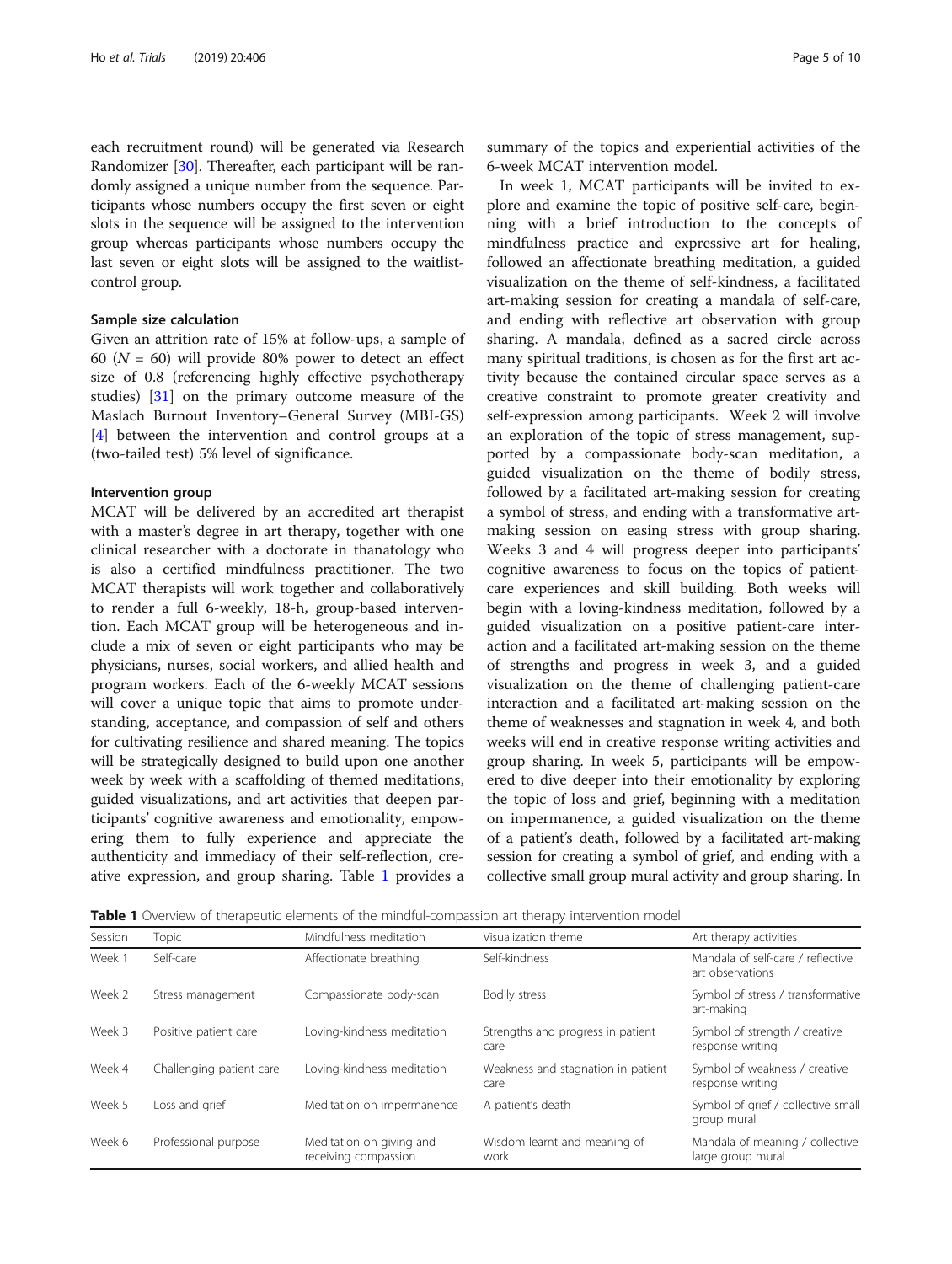week 6, participants will be invited to consolidate all of their experiences and learnings for weeks 1 to 5 and apply them in exploring the topic of professional purpose. This will begin with a meditation on giving and receiving compassion, a guided visualization on the theme of wisdom learnt and meaning of work, followed by a facilitated art-making session for creating a mandala of meaning, and ending with a collective group mural activity and group sharing.

In terms of the specific intervention procedures of MCAT, each weekly session will last 3 h and will comprise an integrative alignment of experiential activities that aim to foster self-reflection, creative expression, authentic sharing, and perspective widening. Table 2 provides a summary of the intervention procedures of a 3-h MCAT session, which is conducted in a medium-size activity room at the research site, equipped with moveable chairs, tables, and a collection of art materials, including acrylic paints, water color, oil and soft pastels, color pencils and markers, crayons, polymer clay, and collage materials such as old magazines, cutouts, scissors, glue, and drawing blocks. These art media serve to promote active engagement among participants of varying levels of experience and skill with the arts.

Each MCAT session will begin with a 10-min check-in that includes a brief introduction to the topic and activities that are covered for the day. Thereafter, the mindfulness practitioner will lead a 20-min theme-based mindfulness meditation with a guided visualization activity on specific topics as described in the preceding section and this will be immediately followed by a 50 minutue individual art-making session facilitated by the art therapist. During this time, participants will be reminded that beauty in the MCAT therapeutic space is defined by the ability to connect with and freely express their inner emotions via the creation of a tangible art object and thus the focus is on relational aesthetics rather than visual aesthetics  $[32]$  $[32]$ . At the 70-min mark of the 3-h session, participants will be reminded of the time and asked to put the final touches on their art pieces in a way that they are comfortable with. After a 15-min break followed by a brief 5-min mindful-breathing exercise, participants will be invited to engage in a 30-min creative activity which may involve (a) reflecting on their own art while observing the arts of others to develop an appreciation of emotional expressions (i.e., reflective art observation), (b) transforming the art objects that they have created before the break into a new art piece (i.e., transformative art), (c) observing and responding to each art object created by all of their peers with one or two written emotive words – using the response words provided by their peers, participants write a short poem or prose to describe their own art piece (i.e., creative response writing), or (d) breaking into small groups of two or three participants who created similar art objects in terms of color, shape, and themes to create a group mural elaborated by a piece of creative writing composed jointly by all group members (i.e., collective mural). Afterwards, there will be a 20-min small group discussion followed by a 25-min large group discussion, where participants are provided with the opportunity to openly share, discuss, and reflect on their creative experiences as well as the stories behind their art. The 3-h session will end with a 5-min mindful-breathing activity with checkout. If a participant expresses a desire to withdraw from the study because of emotional distress at any time during the intervention, the research team will respect their decision and provide a referral to support services rendered by the research site.

#### Waitlist-control group

Participants in the waitlist-control group will receive the full 6-week MCAT intervention upon completion of all treatment procedures by intervention group and after the second baseline assessment.

### Procedures

The HCA recruitment team will be asked to distribute research information pamphlets to all eligible staff at the

Table 2 Mindful-compassion art therapy weekly session plan

| Mindful-compassion art therapy activity                                                     | Time allocation  | Interventionist |
|---------------------------------------------------------------------------------------------|------------------|-----------------|
| Check-in and review (MP and AT)                                                             | $10 \text{ min}$ | AT and MP       |
| Mindfulness meditation with quided visualization (MP)                                       | $20 \text{ min}$ | <b>MP</b>       |
| Facilitated art-making (AT)                                                                 | 50 min           | AT              |
| <b>Break</b>                                                                                | $15 \text{ min}$ | $\sim$          |
| Mindful breathing                                                                           | $5 \text{ min}$  | <b>MP</b>       |
| Reflective art observation, transformative art, creative Response writing, collective mural | $30 \text{ min}$ | AT              |
| Small group discussion                                                                      | 20 min           | AT and MP       |
| Large group discussion                                                                      | $25 \text{ min}$ | AT and MP       |
| Mindful breathing and checkout                                                              | 5 min            | <b>MP</b>       |

Abbreviations: AT art therapist, MP mindfulness practitioner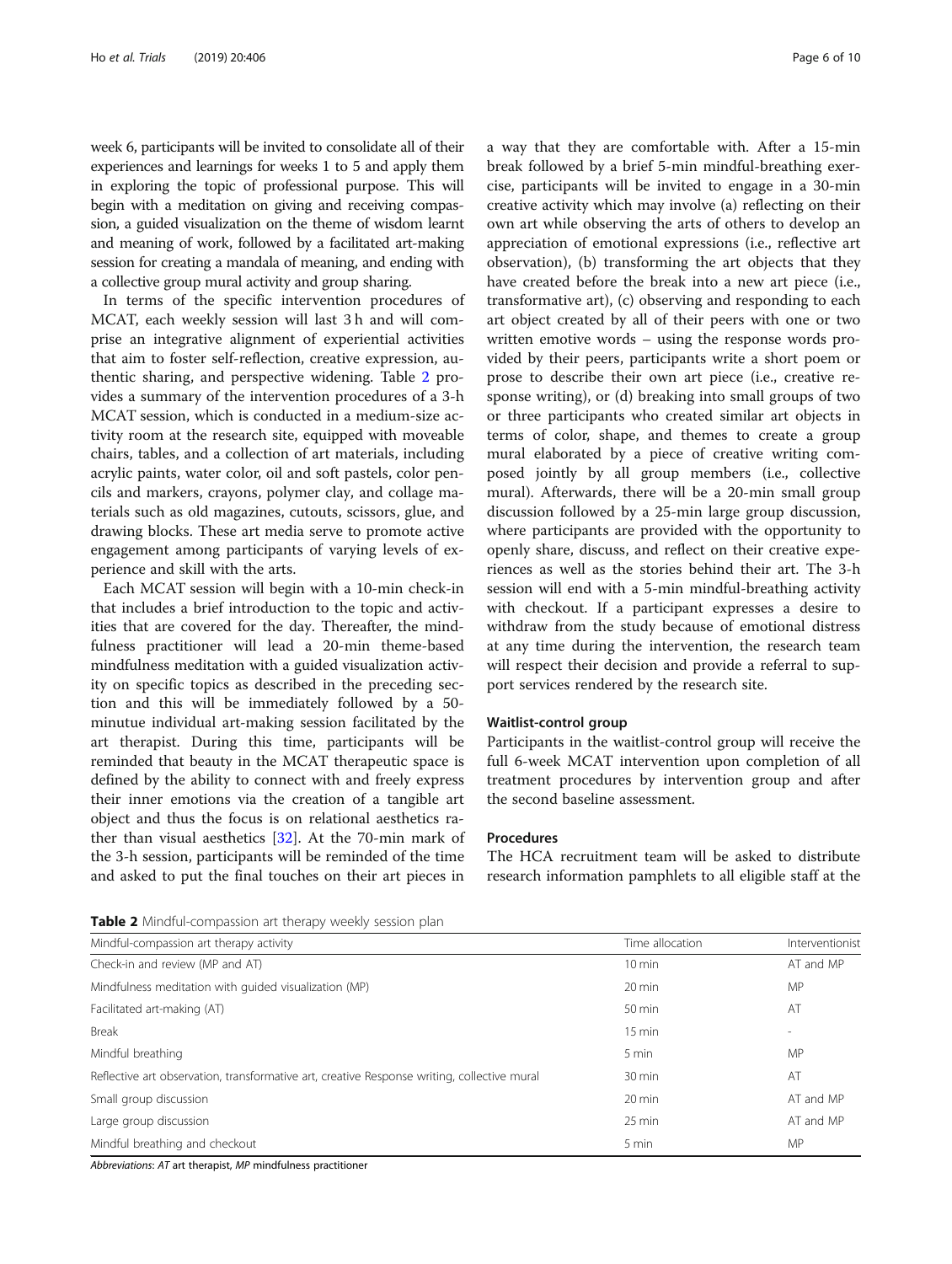beginning of each recruitment round. Those who are interested to join the study will inform the HCA team and provide their verbal consent in releasing their contact information to the clinical research team. Once they recruit a sufficient number of participants for each recruitment cycle, the HCA team will forward a consolidated information sheet containing only participants' names and telephone numbers to the clinical research team. An appointed member of the clinical research team will contact the participants and arrange a time to obtain written informed consent and conduct a face-to-face selfadministrated baseline assessment (T1) followed by randomization and confirmation of the intervention schedule. Those assigned to the intervention group will attend 6-weekly MCAT sessions within 1 week after randomization; thereafter, immediate post-intervention assessment will be carried out (T2) and there will be a follow-up assessment at 6 weeks (T3). Those assigned to the waitlist-control group will complete a pre-intervention assessment at 6 weeks or after the intervention group completes all treatment procedures (T2) and thereafter attend the 6-weekly MCAT sessions followed by an immediate post-intervention assessment (T3). All MCAT interventions are conducted in the same activity room at the headquarters of HCA. Study participants' personal information will be kept confidential and only the corresponding researchers will have access to such information.

# Outcome measures

The primary outcome measure will be participants' reported level of burnout assessed by the MBI-GS [\[4](#page-8-0)]. The MBI-GS comprises 16 items clustered in three subscales: (a) emotional exhaustion, which describes feelings of being physically and emotionally depleted; (b) cynicism, which describes an indifferent attitude and feelings of skepticism toward the nature and significance of one's work; and (c) professional efficacy, which describes feelings of achievement and confidence in one's work. The MBI-GS has been shown to have strong validity and reliability [\[33](#page-9-0)]. Secondary outcomes will be assessed by using the Death Attitude Profile-Revised [\[34](#page-9-0)] (death attitude), the Five Facet Mindfulness Questionnaire [\[35](#page-9-0)] (emotional regulation), the Ego-Resilience Scale [\[36](#page-9-0)] (resilience), the Self-Compassion Scale Short-Form [[37\]](#page-9-0) (compassion), and the World Health Organization Quality of Life Scale-8 [[38\]](#page-9-0) (quality of life). See Fig. 2 for schedule of enrollment, intervention, and assessment.

#### Demographic measures

To determine whether demographic variables are potential confounding factors that affect primary and secondary outcome variables, basic demographic data (i.e., age, gender, ethnicity, marital status, education, and religion) will be collected from participants during baseline assessment. Information regarding nature of employment (i.e., full-time and part-time), professional roles (i.e., physician, nurse, social worker, personal care worker, psychological staff, and program staff), and years of professional experience in EoL care will also be collected at baseline.

|                                                             | <b>STUDY PERIOD</b> |                  |                 |                                           |                                             |  |
|-------------------------------------------------------------|---------------------|------------------|-----------------|-------------------------------------------|---------------------------------------------|--|
|                                                             | Enrolment           | Allocation       | Post-allocation |                                           |                                             |  |
| TIMEPOINT**                                                 | $-tI$               | $\boldsymbol{0}$ | $I$ week        | 6 weeks                                   | 12 weeks                                    |  |
| <b>ENROLMENT:</b>                                           |                     |                  |                 |                                           |                                             |  |
| <b>Eligibility</b> screen                                   | $\mathbf{X}$        |                  |                 |                                           |                                             |  |
| <b>Informed consent</b>                                     | $\overline{X}$      |                  |                 |                                           |                                             |  |
| <b>Allocation</b>                                           |                     | $\overline{X}$   |                 |                                           |                                             |  |
| <b>INTERVENTIONS:</b>                                       |                     |                  |                 |                                           |                                             |  |
| <b>MCAT</b> for<br><b>Intervention Group</b>                |                     |                  |                 |                                           |                                             |  |
| <b>MCAT</b> for Waitlist<br><b>Control Group</b>            |                     |                  |                 |                                           |                                             |  |
| <b>ASSESSMENTS:</b>                                         |                     |                  |                 |                                           |                                             |  |
| <b>Questionnaires</b>                                       |                     | $\mathbf X$      |                 | $\mathbf X$                               | $\mathbf X$                                 |  |
| Qualitative<br>Evaluation                                   |                     |                  |                 | $\overline{X}$<br>(Intervention<br>Group) | $\mathbf{x}$<br>(Waitlist-Control<br>Group) |  |
| Fig. 2 Schedule of enrollment, intervention, and assessment |                     |                  |                 |                                           |                                             |  |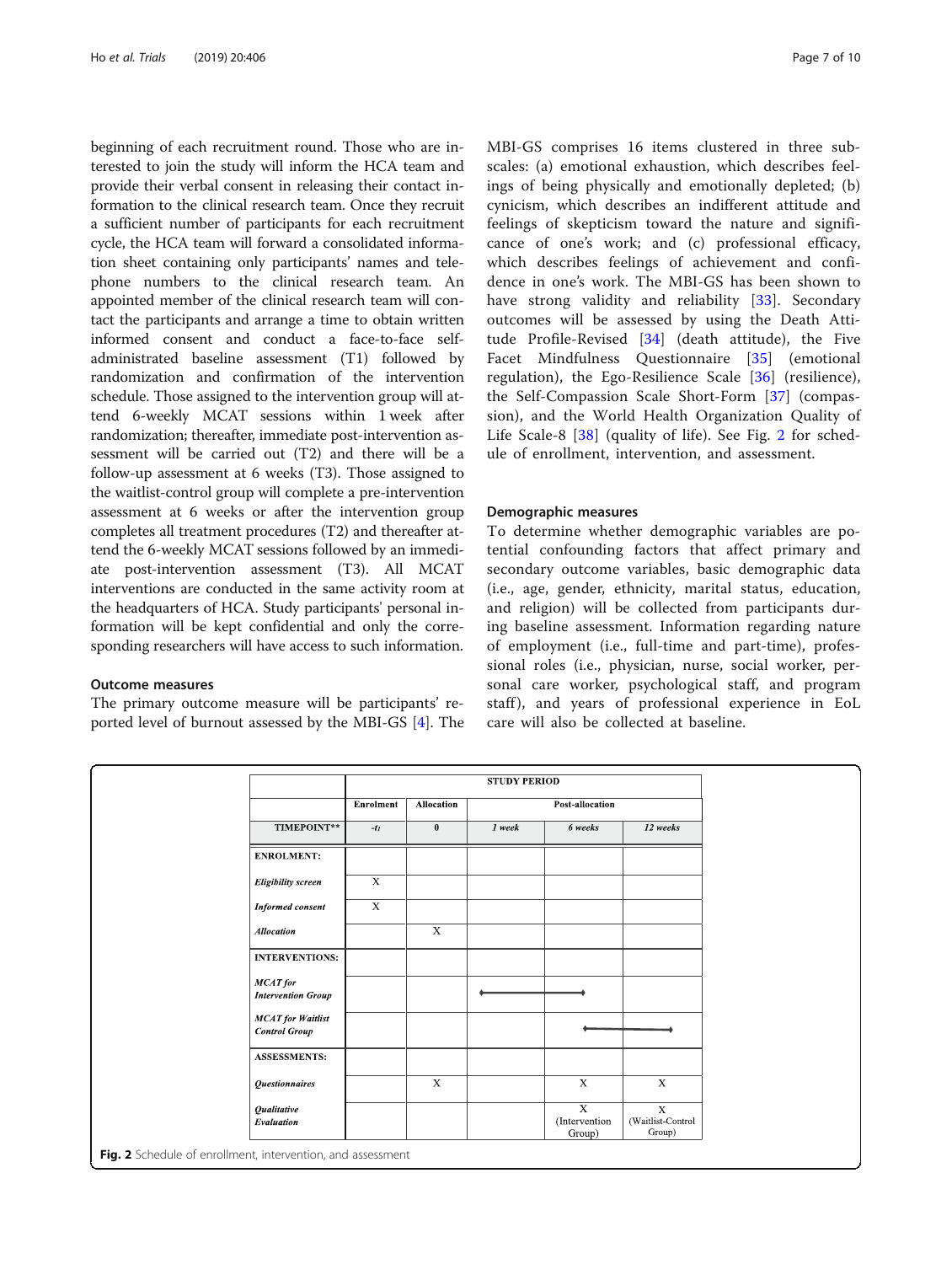#### Qualitative outcome evaluation

Together with the quantitative assessment, a series of simple open-ended evaluative questions will be used to seek participants' insights into their experience with the MCAT intervention, the impact of MCAT on their professional and personal lives, and their views on taking part in this study. Participants will be asked to provide written responses to these questions during the immediate post-intervention assessment. Also, large group sharing from each MCAT intervention session and all reflective writings produced during the intervention will be recorded, documented, and transcribed for analysis to identify insights into concerns which might impact intervention effectiveness. One in two group sharing transcripts will be randomly selected for review by the principal investigator and one co-investigator for data monitoring and quality and safety assurance.

#### Acceptability and feasibility assessment

To assess feasibility in implementation and delivery of MCAT in community settings, the following will be recorded: (a) time needed to organize and conduct the intervention sessions and transcribe group sharing, (b) deviations from the intervention protocol, (c) uncompleted interventions and their reasons, and (d) MCAT interventionists' perceptions of competence. MCAT interventionists will also record the fidelity of the intervention, experiences of intervention delivery, observations of participants' experiences and responses during and after intervention, and any difficult or deviant cases. To assess acceptability, two acceptability focus groups comprising six to eight randomly selected MCAT participants will be conducted after completion of all interventions to elicit (1) experiences of intervention, (2) insights into which intervention components work best for them and under what circumstances, (3) insights into concerns which might impact intervention effectiveness, (4) factors that draw their participation and sustained engagement, (5) factors that deter them from sustainable practice, (6) factors that may lead other EoL care professionals to be more inclined to partake in such a program, and (7) ideas and suggestions to make the program more appealing to different types of care workers. All focus groups will be recorded and transcribed verbatim for analyses. Finally, data generated from the qualitative evaluation will serve to inform the acceptability and feasibility study.

#### Data analysis

# Quantitative data

All quantitative data will be entered, stored, and analyzed by using SPSS statistical analysis software. Between- and within-subject comparisons of outcomes will be conducted by using repeated-measures analysis of variance (ANOVA) with the appropriate confidence interval and effect size estimates reported. Intervention and waitlist-control groups will be compared to assess intervention effectiveness on the primary outcome of burnout (continuous variable); secondary outcomes, including death attitude, emotional regulation, resilience, compassion, and quality of life (continuous variables), will also be compared to examine the potential effects of MCAT on other domains of psycho-socio-spiritual wellbeing. Between-subject comparisons will be conducted at T2 with baseline assessment. To explore the potential maintenance of intervention effects, within-subject comparisons will be conducted with the intervention group at T3 with baseline assessment. To examine the overall intervention effects of MCAT, within-subject comparisons will be conducted by combining the baseline-to-T2 assessment scores for the intervention group and the T2-to-T3 assessment scores for the waitlist-control group. Multi-level analysis will be conducted to characterize and predict changes in all outcomes. Intervention and waitlist-control groups will also be compared on demographic characteristics and baseline measures. If necessary, these will be controlled in the analyses. Exploratory analyses on the influence of nature or work and years of professional EoL care experience on main outcomes and secondary outcomes will also be carried out. Finally, recruitment rates as well as comparisons of dropout rates and missing data in the two groups will be reported.

#### Qualitative data

The framework method of analysis will be used [\[39](#page-9-0)]. Analysis is both deductive (from pre-set aims and objectives) and inductive (arising from participants' views). This method tends to be more structured than some other methods of qualitative analysis, and the process is more explicit and more informed by *a priori* questions. It is designed so that it can be easily understood and assessed by people other than the analysts, such as funding bodies, policy makers, and participants. Throughout the analytical process, strategies to maximize credibility, criticality, and authenticity are applied. The QSR NVIVO software package will be used to manage the data.

# **Discussion**

This study has been approved by the institutional review board of Nanyang Technological University Singapore (IRB-2015-04-021) and is currently in the data collection phase. The aim of this study is to test the effectiveness of a novel, evidence-based, multimodal psycho-sociospiritual intervention for supporting EoL care professionals who are consistently faced with the death and loss of their patients. This is also the first known study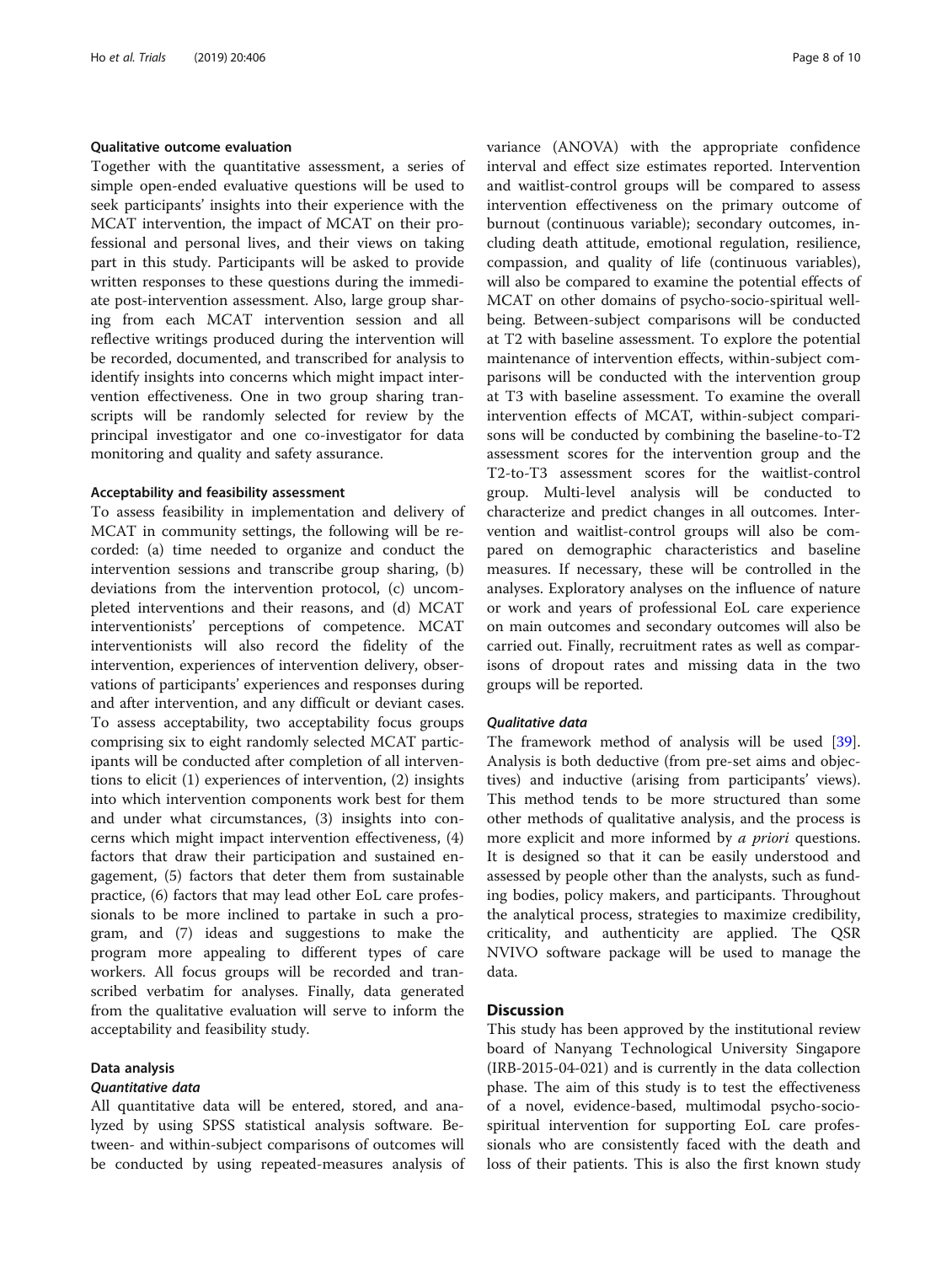<span id="page-8-0"></span>that integrates mindfulness meditation with art therapy to form a unique and highly structured intervention with clear and meticulous delivery procedures that address the urgent problem of professional burnout and compassionate fatigue in the fields of EoL, palliative, and bereavement care while promoting resilience, meaning in work, and quality of life to promote sustained employment and reduce turnover rates. It addresses a critical gap in the self-care and supportive care literature for professional caregivers. Despite its merits, it has a number of limitations. First, the sample of this RCT is relatively small because of resource constraints, and sample size calculation is based on a large effect size referencing highly effective psychotherapy studies [[31\]](#page-9-0). Second, this study recruits trained medical and social care professionals only and thus intervention appropriateness for family caregivers and volunteers, who represent a major stakeholder group in EoL care, is unknown. Third, this is a single-site study and its applicability and transferability to other care settings such as acute hospitals and in-patient hospices remain unclear. To address these limitations, future studies need to expand the scale and scope of research to include a larger sample size of all EoL care stakeholders by using a multi-site design. Nonetheless, the outcomes of this study will contribute to advancements in both theories and practices for supporting professional EoL care professionals around the world. It will also inform policy makers about the feasibility and acceptability of delivering such an intervention in real-world community-based institutional settings, which will enable future studies to carry out long-term benefit and cost-effectiveness analysis.

# Trial status

As of this writing, the RCT is in month 40 of 48 planned months of research and data collection.

# Additional file

[Additional file 1:](https://doi.org/10.1186/s13063-019-3533-y) SPIRIT (Standard Protocol Items: Recommendations for Interventional Trials) Checklist. (DOC 125 kb)

#### Abbreviations

EoL: End-of-life; HCA: HCA Hospice Care; MBI-GS: Maslach Burnout Inventory– General Survey; MCAT: Mindful-compassion art therapy; RCT: Randomized control trial; T: Time point

#### Acknowledgments

This project is supported by HCA Hospice Care Singapore.

#### Protocol version

Protocol number NCT03440606 (version 1). Date: June 1, 2015. Participant recruitment began on January 30, 2016. Date of expected completion is June 30, 2019.

#### Authors' contributions

AHYH conceived the study, obtained funding, supervised the research team, and drafted the manuscript. GT-H and JP participated in the

conceptualization and design of the study. AHYH, TAN, GO, PHC, and DD participated in operationalizing procedures, participant recruitment, project coordination, and study execution. All authors have made substantial contributions to the development and editing of the manuscript and have approved the final version.

#### Funding

This work is supported by a Nanyang Technological University Start-Up Grant (reference number: M4081570.SS0.500000). The funder plays no role in study design; collection, analysis, or interpretation of data; or preparation of manuscripts.

#### Availability of data and materials

Not applicable.

#### Ethics approval and consent to participate

This study has been approved by the institutional review board of Nanyang Technological University Singapore (IRB201504021). Written informed consent is obtained from all participants before study participation. Participants' confidentiality is safeguarded under this ethical provision.

#### Consent for publication

Not applicable.

#### Competing interests

The authors declare that they have no competing interests.

#### Author details

<sup>1</sup>Psychology Programme, School of Social Sciences, Nanyang Technological University, 14 Nanyang Drive, HSS-04-03, Singapore 637332, Singapore. <sup>2</sup> Centre for Population Health Sciences, Lee Kong Chian School of Medicine 11 Mandalay Road, Level 18, Clinical Science Building, Singapore 308232, Singapore.<sup>3</sup>The Palliative Care Centre for Excellence in Research and Education, 10 Jalan Tan Tock Seng, Singapore 308436, Singapore. <sup>4</sup>Assisi Hospice, 832 Thomson Road, Singapore 574627, Singapore. <sup>5</sup>HCA Hospice Care, 12 Jalan Tan Tock Seng, Singapore 308437, Singapore. <sup>6</sup>Art Therapy Programme, Columbian College of Arts and Sciences, George Washington University, 413 John Carlyle Street, Second Floor, Alexandria, VA 22314, USA.

#### Received: 20 February 2019 Accepted: 17 June 2019 Published online: 08 July 2019

#### References

- 1. Vachon ML. Staff stress in hospice/palliative care: a review. Palliat Med. 1995; 9:91–122.
- 2. Peters L, Cant R, Sellick K, O'Connor M, Lee S, Burney S, et al. Is work stress in palliative care nurses a cause for concern? A literature review. Int J Palliat Nurs. 2013;18:561–7.
- 3. Koh MY, Chong PH, Neo PS, Ong YJ, Wong WC, Ong WY, et al. Burnout, psychological morbidity and use of coping mechanisms among palliative care practitioners: A multi-centre cross-sectional study. Palliat Med. 2015;29: 633–42.
- 4. Maslach C, Jackson SE, Leiter MP. The Maslach Burnout Inventory. 3rd ed. Palo Alto: Consulting Psychologists Press; 1996.
- 5. Figley C. The Compassion Fatigue Awareness Project. 2017. [http://www.](http://www.compassionfatigue.org/) [compassionfatigue.org/.](http://www.compassionfatigue.org/) Accessed 1 May 2018.
- 6. Shanafelt TD, Balch CM, Bechamps G, Russell T, Dyrbye L, Satael D, et al. Burnout and medical errors among the American surgeons. Ann Surg. 2010; 251:995–1000.
- 7. Dewa CS, Loong D, Bonato S, Trojanowski L. The relationship between physician burnout and quality of healthcare in terms of safety and acceptability: a systematic review. BMJ Open. 2017;7:e015141.
- 8. Dill J, Cagle J. Caregiving in a patients' place of residence: Turnover of direct care workers in home care and hospice agencies. J Health Aging. 2010;22: 713–33.
- 9. Ablett JR, Jones RSP. Resilience and well-being in palliative care staff: A qualitative study of hospice nurses' experience of work. Psychooncology. 2010;16:733–40.
- 10. Bluck S, Dirk J, Mackay MM, Hux A. Life experience with death: Relation to death attitudes and to the use of death related memories. Death Stud. 2008;32:524–49.